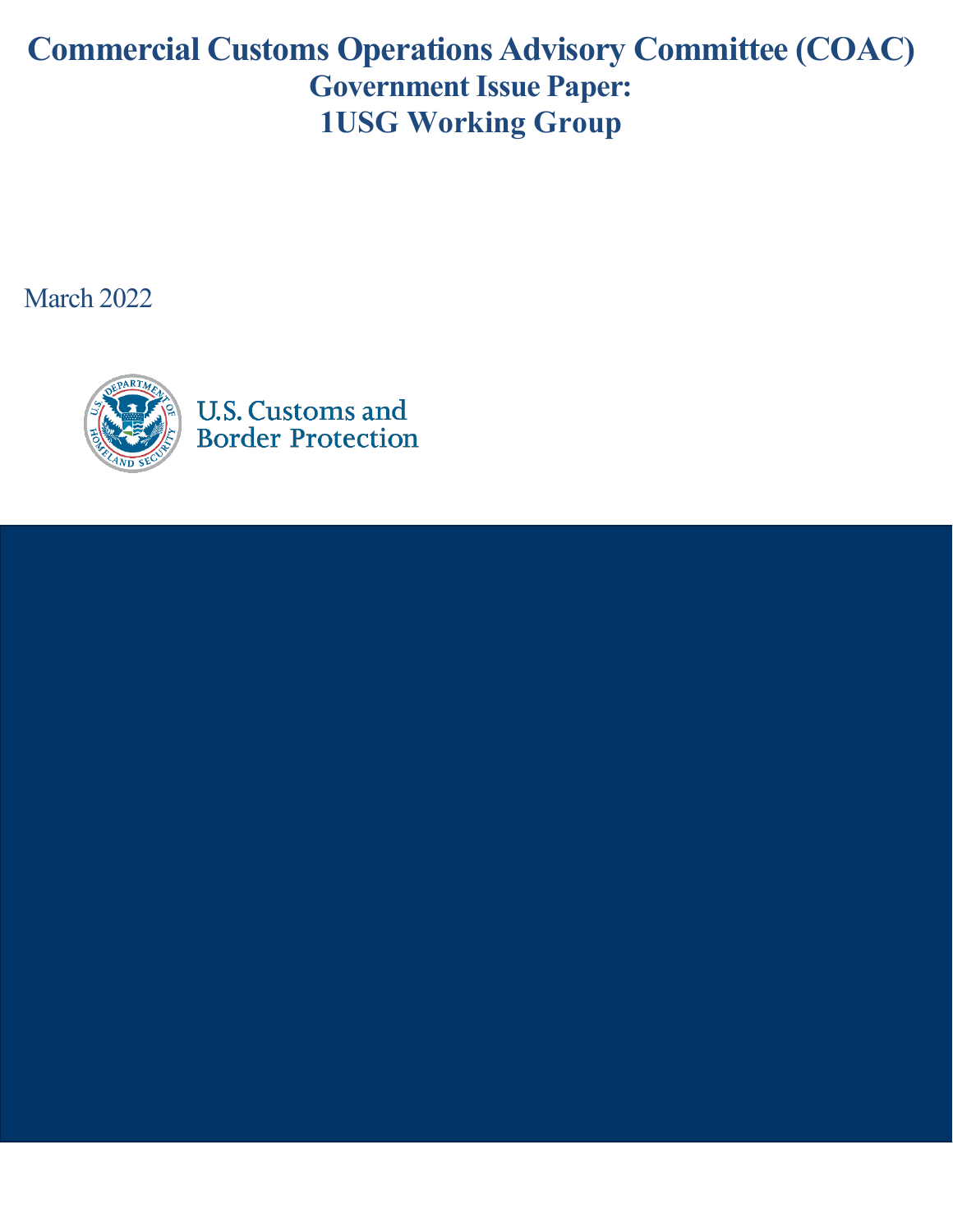## Trade Policy and Programs, Office of Trade 1USG Working Group March 8, 2022

#### **Action Required:** Informational

#### **Background:**

- In late July 2019, CBP stood up a new Commercial Customs Operation Advisory Committee (COAC) working group – the One United States Government Working Group (1USG WG) – which operates under and reports up through the Next Generation Facilitation Subcommittee.
- The 1USG WG serves as a key conduit to CBP and the Border Interagency Executive Council (BIEC) agencies on priority initiatives impacting CBP, its Partner Government Agencies (PGAs), industry stakeholders and international government entities – with a special focus on operational, technical, and policy and regulatory issues that involve more than one U.S. Government agency.

#### **Issue:**

- The 1USG WG creates opportunities for industry stakeholders to provide input to, and engage with, the BIEC, its member PGAs, and other agencies with equities and authorities at the U.S. border on pertaining to supply chain management, Single Window and trade data processing, process optimization, risk management and other areas of mutual interest.
- It builds upon previous and ongoing COAC, CBP, and interagency efforts; provides focused feedback; and formulates actionable recommendations that identify a 1USG approach toward coordinated strategic solutions.

### **Current Status:**

- The 1USG WG kick-off meeting for the  $16<sup>th</sup>$  COAC term was held on February 24, 2022. The COAC Trade Lead for the 1USG WG is Jose D. Gonzalez (Jose D. Gonzales C.H.B) and Craig Seelig (WiseTech Global). CBP Leads for the 1USG WG are Julie Stoeber (Office of Trade) and Valarie Neuhart and Latoria Martin (Office of Trade Relations).
- To date, the 1USG WG has collaborated on the following efforts:
	- $\triangleright$  Two-day "Deep Dive" on the Global Business Identifier (GBI), culminating in 17 recommendations made to the COAC in December 2019.
	- Working group review of the GBI proposed performance measures.
	- $\triangleright$  The GBI project and technical teams met with the COAC 1USG WG to obtain feedback on the technical buildout and enrollment process for the GBI Evaluative Proof of Concept (EPoC).
		- GBI Initiative Lead Jeremy Perez provided an overall GBI EPoC status update to the 1USG WG in February 2022
	- Engagement with U.S. Fish and Wildlife Service (FWS) to support the April 6, 2020, reopening of the FWS message set pilot for commodities regulated by FWS.
	- Briefings by U.S. Department of Agriculture, Animal and Plant Health Inspection Service (USDA-APHIS) on enforcement of harmonized tariff schedule code flagging for the APHIS Core message set, as well as other PGAs initiating process and regulatory changes impacting trade.
	- $\triangleright$  Spearheading exploratory conversations to strengthen and advance the integration of CBP's and PGAs' Trusted Trader and trade compliance programs.
	- $\triangleright$  Providing input and expertise regarding International Single Window initiatives and partnerships to explore the automated government-to-government exchange of data and interoperability of trade data systems.